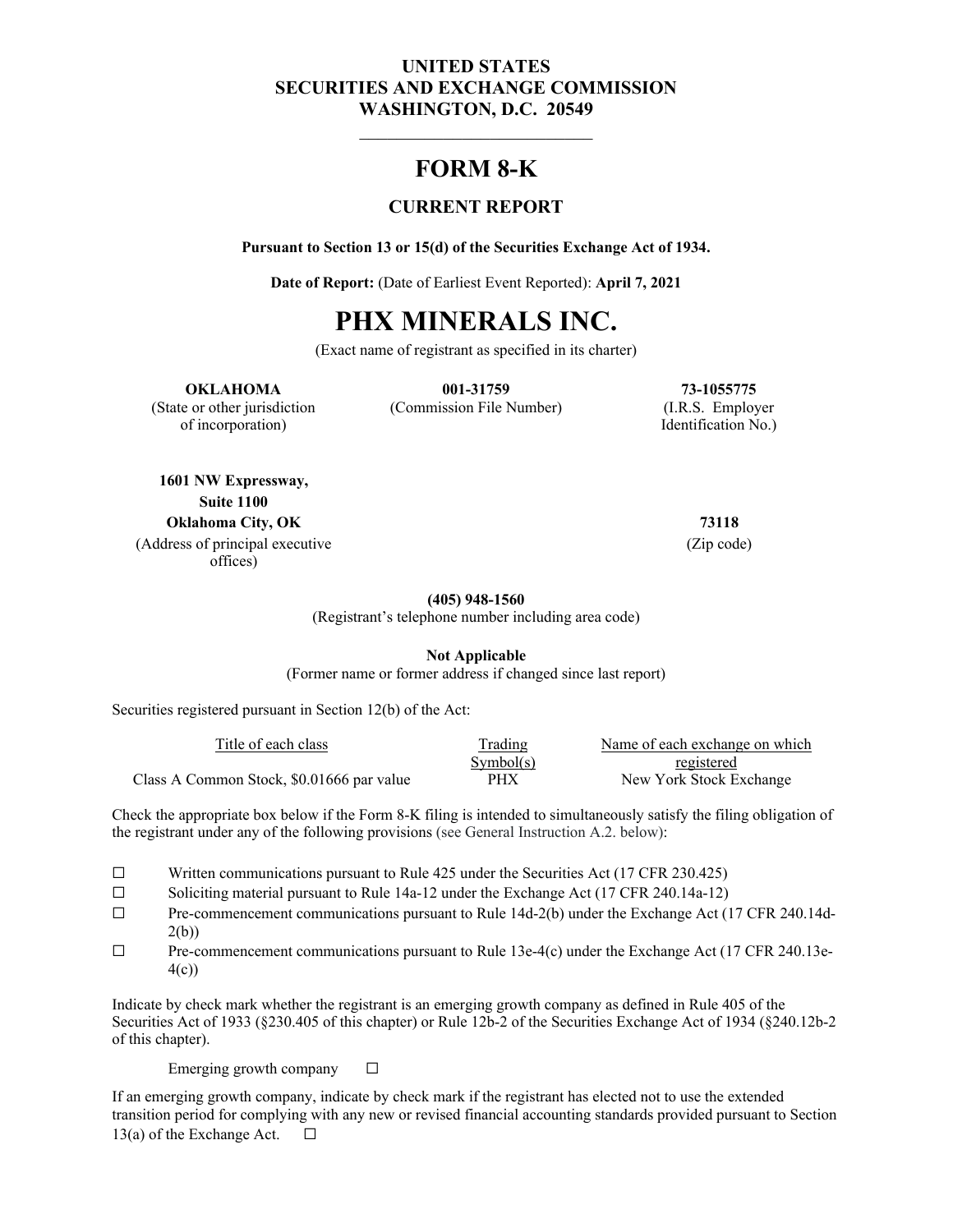#### **Item 1.01 Entry into a Material Definitive Agreement.**

On April 7, 2021, PHX Minerals Inc. (the "Company"), as borrower, entered into a Ninth Amendment (the "Amendment") to its Amended and Restated Credit Agreement, dated November 25, 2013 (as amended from time to time, the "Credit Facility") with BOKF, NA dba Bank of Oklahoma, as lender, issuing bank and administrative agent for several banks and other financial institutions and lenders thereto. Capitalized terms not defined in this Current Report on Form 8-K have the meanings set forth in the Credit Facility.

The Amendment, among other things, reduces the Company's borrowing base under the Credit Facility to \$29.0 million, extends the maturity date one year to November 30, 2023 and reduces the Quarterly Commitment Reductions from \$600,000 to \$500,000, commencing on April 15, 2021. Additionally, the Amendment increases the Company's distribution allowance from \$1.0 million to \$1.5 million per annum for a period of one year from the date of the Amendment and extends this allowance beyond the date that is one year following the date of the Amendment so long as (i) the Available Commitment is greater than or equal to 20% of the Total Commitment and (ii) the Leverage Ratio on a pro forma basis does not exceed 2.75 to 1.00. The existing prohibition of all Restricted Payments other than the subject distribution allowance and the existing requirement that immediately after giving effect to a permitted Restricted Payment, no Default or Event of Default may exist or result therefrom are to remain in effect. As of March 31, 2021, the outstanding debt balance was \$23.5 million.

The Amendment also provides that any cash actually received by the Company in an equity raise is considered "Excluded Cash" (previously, this was limited to cash actually received by the Company in an equity raise on or prior to December 24, 2020) and that such cash may be used for acquisitions by the Company without BOKF's prior written consent.

A copy of the Amendment is filed as Exhibit 10.1 to this Current Report on Form 8-K and is incorporated by reference herein. The description of the Amendment in this Current Report on Form 8-K is a summary and is qualified in its entirety by reference to the complete text of the Amendment.

#### **Item 2.02 Results of Operations and Financial Condition.**

On April 8, 2021, the Company issued a press release announcing the Amendment. The press release is furnished as Exhibit 99.1 to this Current Report on Form 8-K.

#### **Item 2.03 Creation of a Direct Financial Obligation.**

Please see the disclosure under Item 1.01 of this Current Report on Form 8-K, which disclosure is incorporated into this Item 2.03.

#### **Item 7.01 Regulation FD Disclosure.**

The information set forth under Item 2.02 of this Current Report on Form 8-K is hereby incorporated in Item 7.01 by reference.

The information in Item 2.02 and Item 7.01 of this Current Report on Form 8-K, including the attached Exhibit 99.1, is being furnished pursuant to Item 2.02 and Item 7.01 and shall not be deemed to be "filed" for purposes of Section 18 of the Securities Exchange Act of 1934, as amended (the "Exchange Act"), or otherwise subject to the liabilities of that section, and shall not be deemed to be incorporated by reference into any of the Company's filings under the Securities Act of 1933, as amended, or the Exchange Act, whether made before or after the date hereof and regardless of any general incorporation language in such filings, except to the extent expressly set forth by specific reference in such a filing.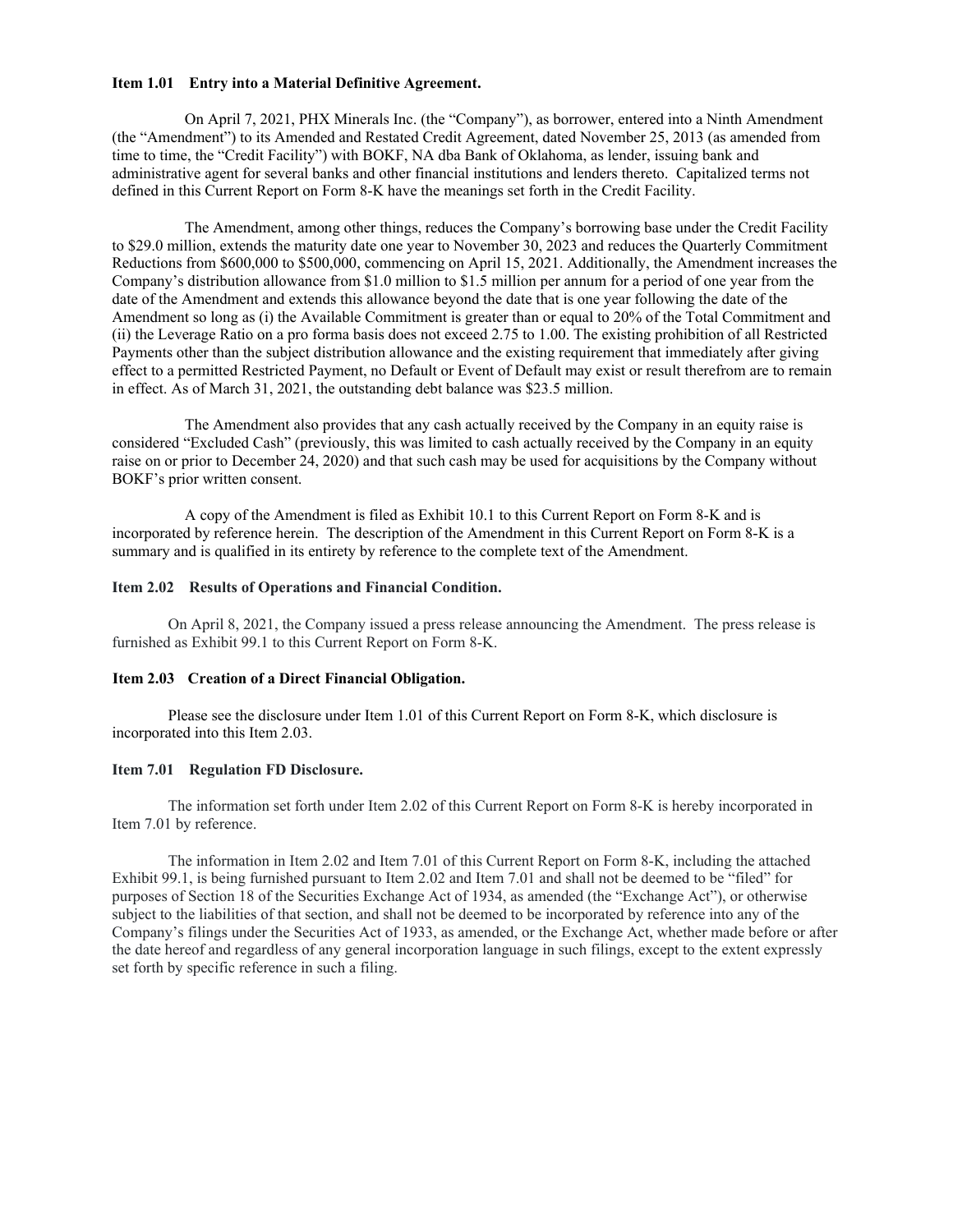#### **Item 9.01 Financial Statements and Exhibits.**

#### (d) Exhibits.

## **Exhibit**

| No.  | <b>Description</b>                                                                                                                                                                 |
|------|------------------------------------------------------------------------------------------------------------------------------------------------------------------------------------|
| 10.1 | Ninth Amendment to Amended and Restated Credit Agreement, dated April 7, 2021, by and among<br>PHX Minerals Inc., the lenders party thereto, and BOKF, NA dba Bank of Oklahoma, as |
|      | administrative agent for the lenders and as issuing bank.                                                                                                                          |
| 99.1 | Press Release dated April 8, 2021.                                                                                                                                                 |
| 104  | The cover page has been formatted in Inline XBRL.                                                                                                                                  |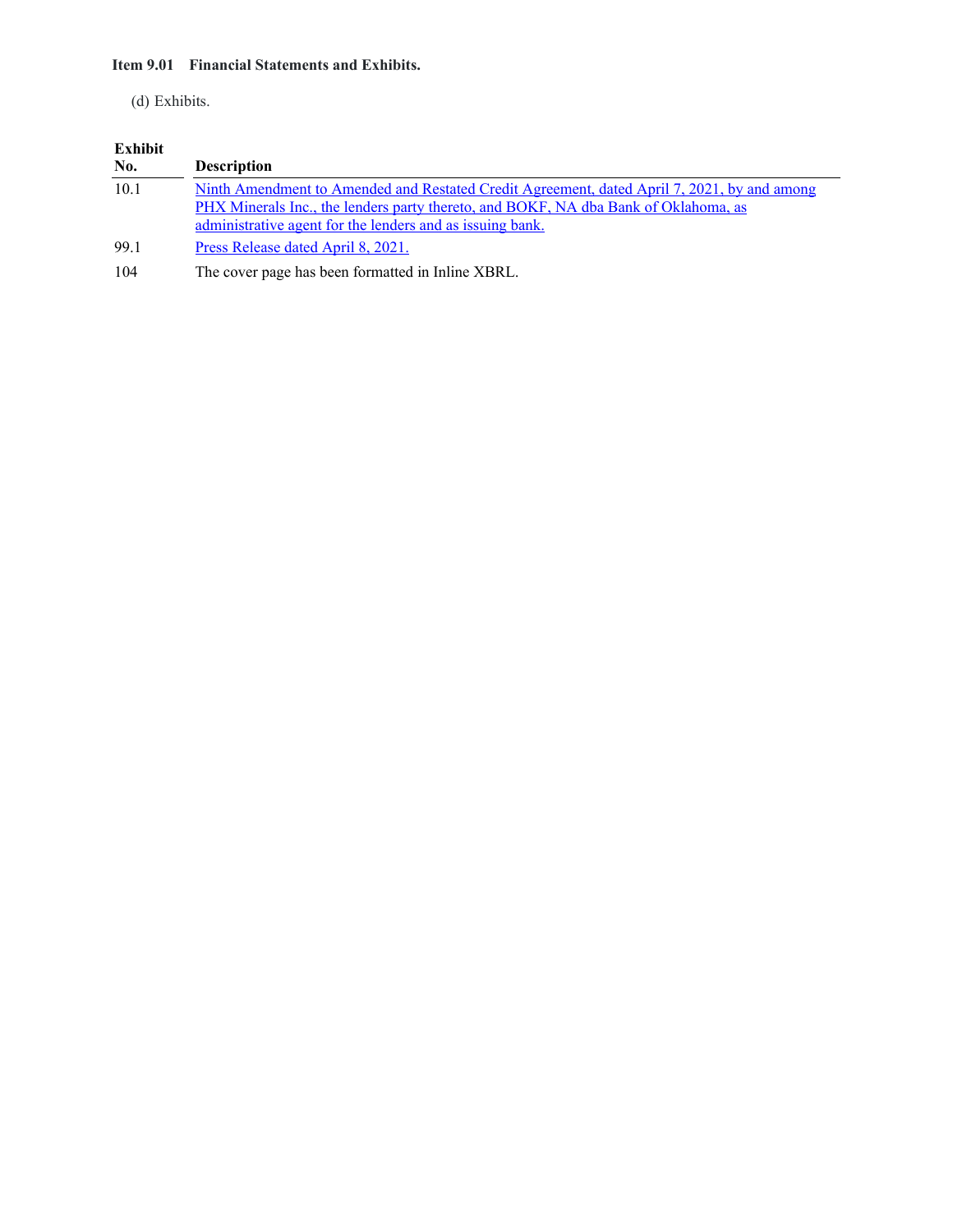#### **SIGNATURES**

 Pursuant to the requirements of the Securities Exchange Act of 1934, the registrant has duly caused this report to be signed on its behalf by the undersigned hereunto duly authorized.

#### **PHX Minerals Inc.**

By: /s/ Chad L. Stephens

 Chad L. Stephens Chief Executive Officer

DATE: April 8, 2021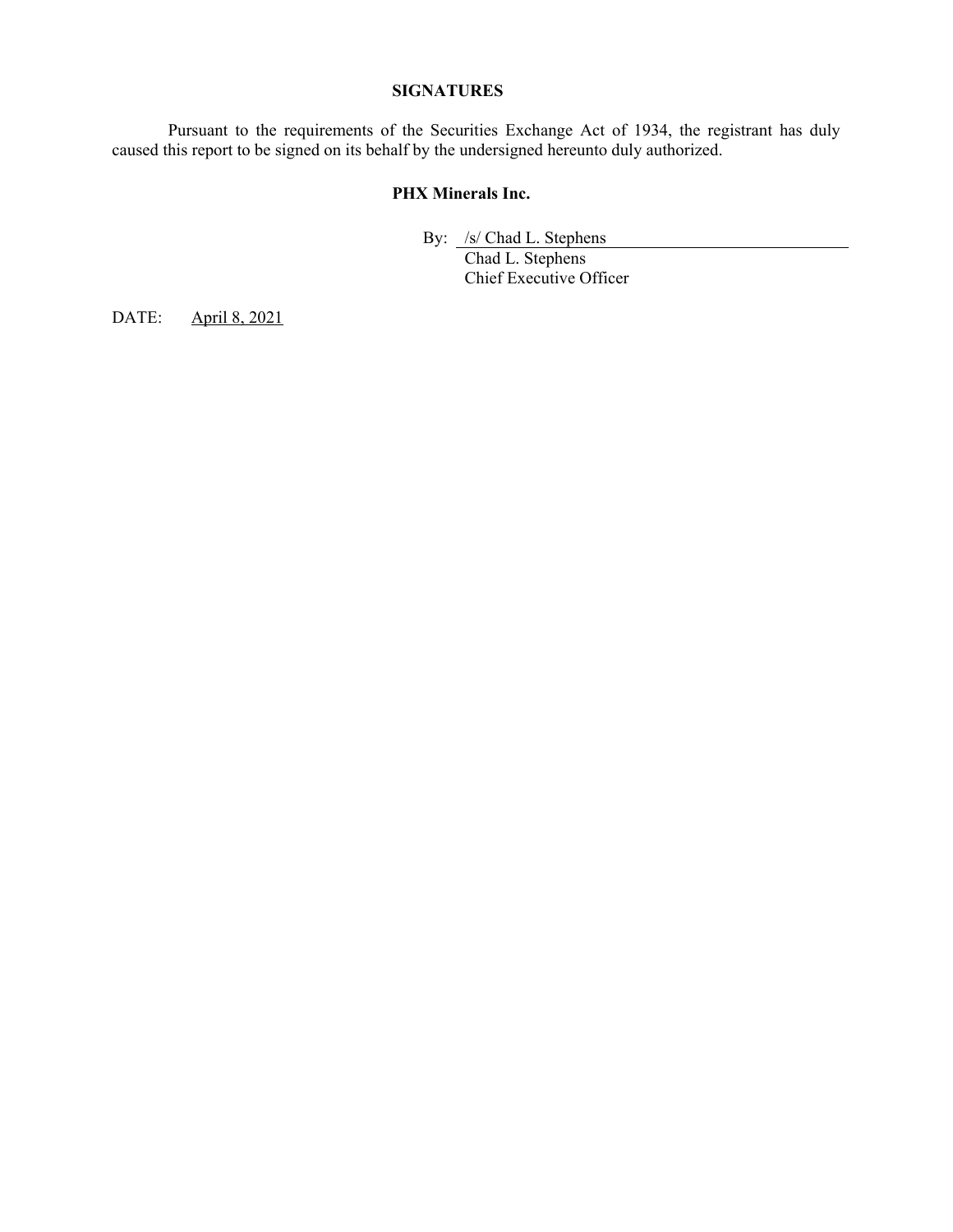#### NINTH AMENDMENT TO AMENDED AND RESTATED CREDIT AGREEMENT

THIS NINTH AMENDMENT TO AMENDED AND RESTATED CREDIT AGREEMENT is dated and effective as of April 7, 2021, by and among **PHX MINERALS INC.**, formerly named Panhandle Oil and Gas Inc., formerly named Panhandle Royalty Company, an Oklahoma corporation (referred to herein as the **"Borrower"**), each lender party hereto (collectively, the **"Lenders"** and individually, a **"Lender"**), **MIDFIRST BANK**, a federally chartered savings association, as Documentation Agent, and **BOKF, NA DBA BANK OF OKLAHOMA**, as Administrative Agent and L/C Issuer.

#### WITNESSETH:

WHEREAS, Borrower, Administrative Agent, L/C Issuer, Documentation Agent, and the Lenders entered into that certain Amended and Restated Credit Agreement dated as of November 25, 2013 as modified by (i) letter amendment dated as of March 5, 2014, (ii) Second Amendment to Amended and Restated Credit Agreement dated as of June 17, 2014, (iii) Third Amendment to Amended and Restated Credit Agreement dated as of December 8, 2016, (iv) Fourth Amendment to Amended and Restated Credit Agreement dated as of October 25, 2017, (v) Fifth Amendment to Amended and Restated Credit Agreement dated as of July 2, 2018, (vi) Sixth Amendment to Amended and Restated Credit Agreement dated as of August 6, 2019, (vii) Seventh Amendment to Amended and Restated Credit Agreement dated as of June 24, 2020, and (viii) Eighth Amendment to Amended and Restated Credit Agreement dated as of December 4, 2020 (as so amended, and as the same has been further amended, restated, amended and restated, supplemented and/or otherwise modified prior to the date hereof, the **"Existing Credit Agreement"**), for the purpose and consideration therein expressed, whereby Lenders made loans to Borrower as therein provided; and

WHEREAS, Borrower, Administrative Agent and Lenders desire to amend the Existing Credit Agreement for the ninth time to modify same in accordance herewith.

NOW, THEREFORE, in consideration of the premises and the mutual covenants and agreements contained herein and in the Existing Credit Agreement, in consideration of the loans and other extensions of credit which may hereafter be made by Lenders to Borrower, and for other good and valuable consideration, the receipt and sufficiency of which are hereby acknowledged, the parties hereto do hereby agree as follows:

#### ARTICLE I.

#### DEFINITIONS AND REFERENCES

**Section 1.1** Terms Defined in the Existing Credit Agreement. Unless the context otherwise requires or unless otherwise expressly defined herein, the terms defined in the Existing Credit Agreement shall have the same meanings whenever used in this Amendment.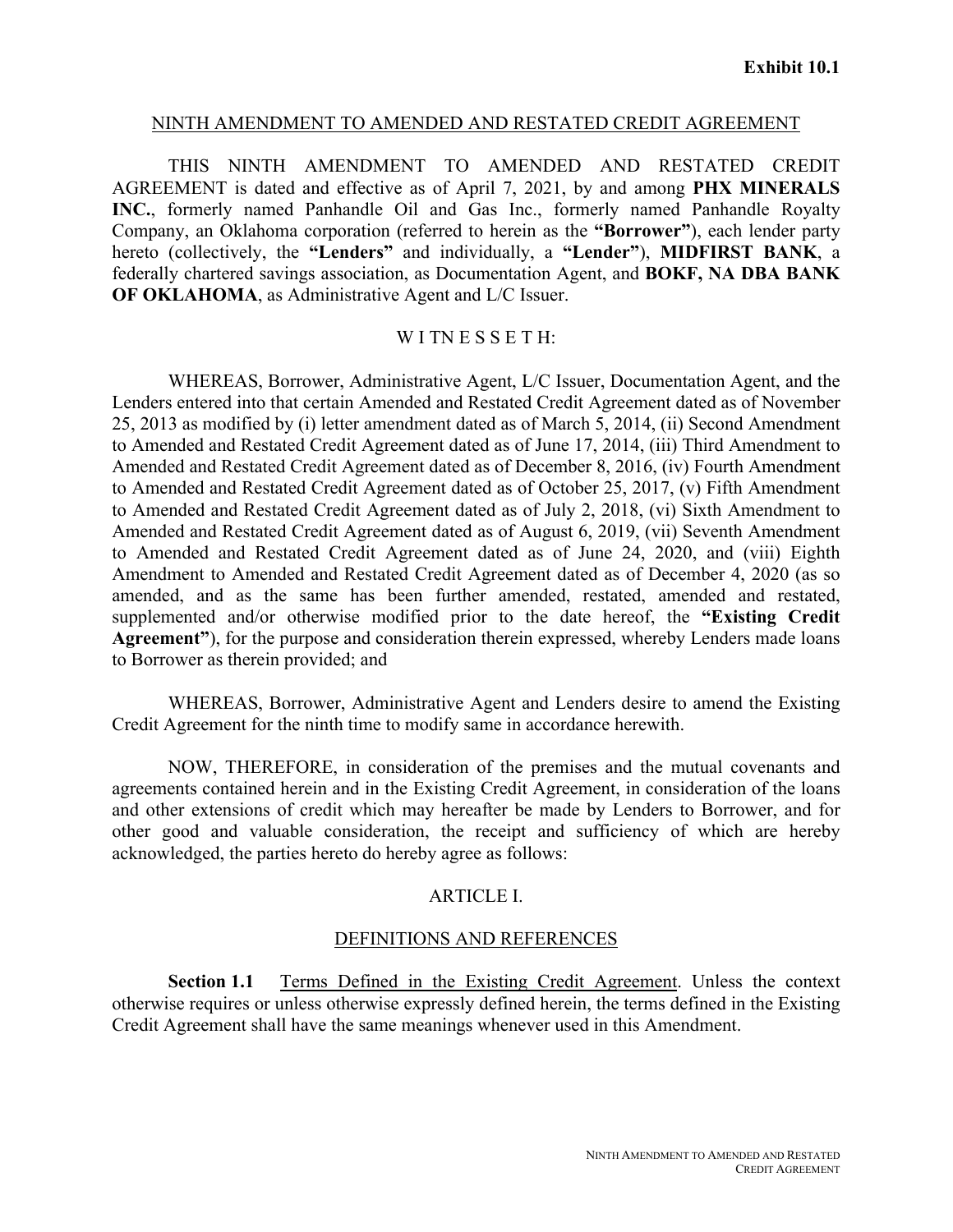**Section 1.2** Other Defined Terms. Unless the context otherwise requires, the following terms when used in this Amendment shall have the meanings assigned to them in this Section 1.2.

"Amendment" means this Ninth Amendment to Amended and Restated Credit Agreement.

"Amendment Documents" means this Amendment, the Ninth Amendment Fee Letter (as defined below) and all other Loan Documents executed and delivered in connection herewith including but not limited to notes and mortgages covering such of Borrower's oil and gas properties as deemed necessary by Administrative Agent in its sole discretion. All of the Amendment Documents shall be deemed to constitute Loan Documents.

"Credit Agreement" (or "this Agreement" wherever referred to within the Existing Credit Agreement) means the Existing Credit Agreement as amended by the Amendment, and as the same may hereafter be further amended, restated, modified and/or otherwise supplemented from time to time.

#### ARTICLE II.

#### AMENDMENTS TO EXISTING CREDIT AGREEMENT

**Section 2.1** Borrowing Base Notification. From the date of this Amendment to, but excluding, the next redetermination of the Borrowing Base (with the next scheduled Determination Date thereof to occur on December 1, 2021, and subject to the automatic reductions of the Borrowing Base scheduled to occur with each Quarterly Commitment Reduction, which automatic reductions are more particularly set forth in Section 2.1 of the Existing Credit Agreement (as amended by this Amendment)), as set forth in the Existing Credit Agreement, as amended hereby, the Borrowing Base shall be reduced to Twenty Nine Million and No/100ths Dollars (\$29,000,000.00). Borrower and Lenders hereby agree that this provision satisfies all notification requirements as set forth in the Credit Agreement.

**Section 2.2** Amendments to Section 1.1.

(a) Section 1.1 of the Existing Credit Agreement is hereby amended by amending and restating the following definitions in their respective entireties:

"'Borrowing Base" shall mean, as of any date of calculation, the value assigned by the Lenders from time to time to the Oil and Gas Properties pursuant to Section 2.6 hereof. As of the date of the Ninth Amendment, the Borrowing Base shall be \$29,000,000.00, subject to each Quarterly Commitment Reduction and/or any other adjustments thereto made in accordance with this Agreement. The Borrowing Base shall specifically not include interests and overriding royalty interest granted by Borrower to third parties."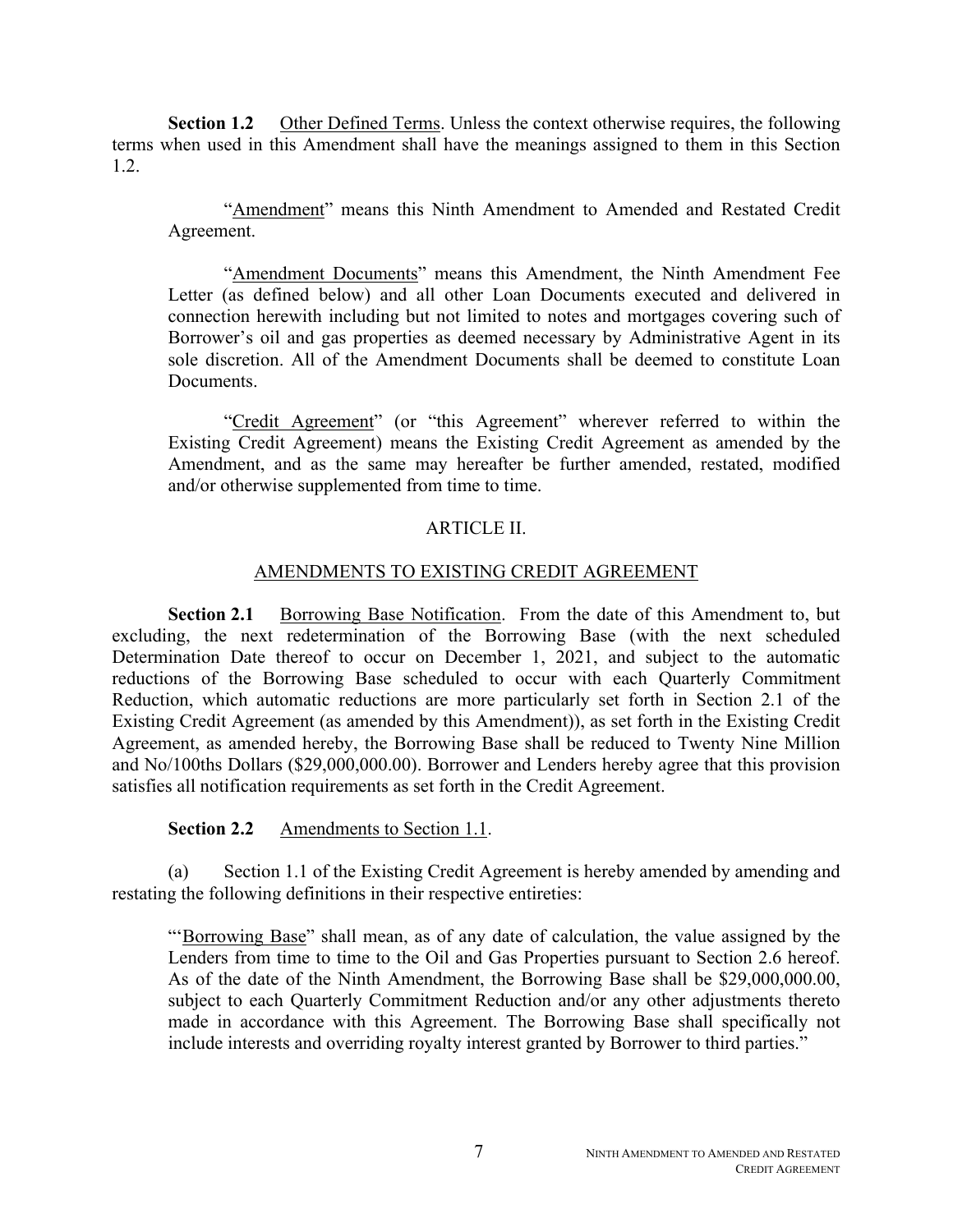"'Maturity Date' means November 30, 2023 or as such date may be accelerated in accordance with this Agreement and the other Loan Documents, or extended from time to time with the consent of the Lenders."

(b) Section 1.1 of the Existing Credit Agreement is hereby amended by deleting the defined term "Seventh Amendment Equity Raise" and inserting the following defined term "Equity Raise" in the appropriate alphabetical order, and the references in the definition of "Excluded Cash" and Section 5.4(f) of the Existing Credit Agreement to "the Seventh Amendment Equity Raise" are hereby amended to instead be references to the phrase "any Equity Raise":

"'Equity Raise' means cash actually received by Borrower from contributions from its existing and/or future direct or indirect equity holders pursuant to the issuance by Borrower of shares of its capital stock and provided that no Change of Control shall occur as a result thereof."

(b) Section 1.1 of the Existing Credit Agreement is hereby amended by inserting the following defined term in the appropriate alphabetical order:

"'Ninth Amendment" means that certain Ninth Amendment to Amended and Restated Credit Agreement, dated and effective as of April 7, 2021."

**Section 2.3** Amendment and Restatement of Section 2.6(a). Section 2.6(a) of the Existing Credit Agreement is hereby amended and restated in its entirety as follows:

## "2.6 **Borrowing Base Determinations**

(a) Initial Borrowing Base and Quarterly Commitment Reductions. As of the date of the Ninth Amendment, the Borrowing Base shall be as described in the definition of "Borrowing Base" at Section 1.1 above. From the date of the Ninth Amendment through the next redetermination of the Borrowing Base (including each scheduled Determination Date as defined in paragraph "b" below), the Borrowing Base shall be \$29,000,000.00, subject to each Quarterly Commitment Reduction and/or any other adjustments thereto made in accordance with this Agreement. Notwithstanding any other provisions to the contrary set forth in this Agreement or any other Loan Document, following the date of the Ninth Amendment, the Borrowing Base component of the Revolving Commitment shall be reduced by the Quarterly Commitment Reduction on each April 15, July 15, October 15 and January 15 during the term hereof. As of the date of the Ninth Amendment, each Quarterly Commitment Reduction shall be \$500,000.00, with the next Quarterly Commitment Reduction scheduled to occur on April 15, 2021. Such mandatory Quarterly Commitment Reductions to the Revolving Commitment shall be self-operative (without any notices to be delivered, or any other actions to be taken, by Agent or any other Person or entity), and irrespective of whether the Borrower has timely and fully satisfied its corresponding Quarterly Commitment Reduction payment (if any) as described in the following sentence. After giving effect to any such Quarterly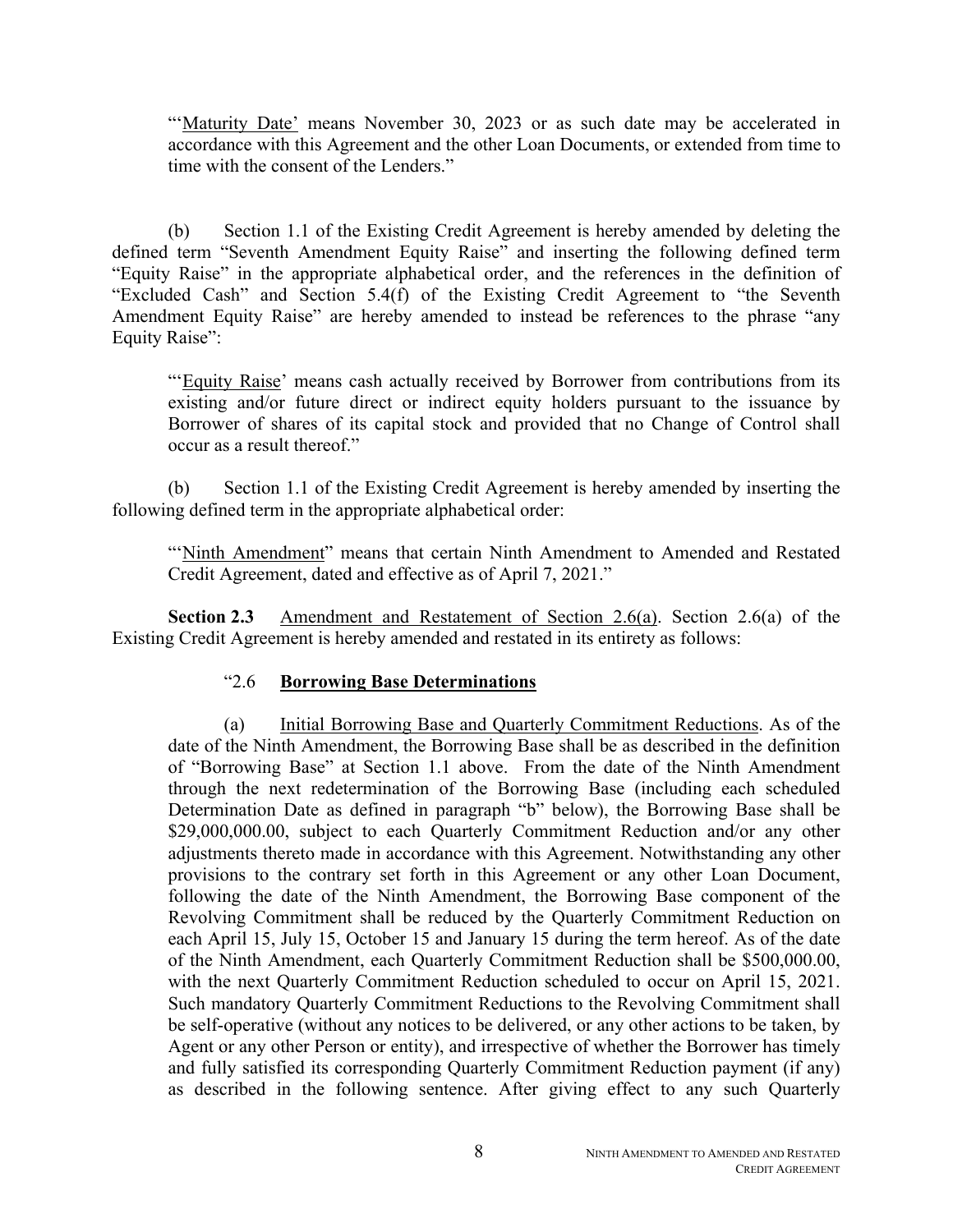Commitment Reduction, to the extent that the Commitment Usage exceeds the Borrowing Base, the Borrower shall immediately make a lump-sum principal prepayment on the Obligations in an equal to the amount by which the Commitment Usage exceeds the Borrowing Base (after giving effect to such Quarterly Commitment Reduction)."

**Section 2.4** Amendment and Restatement of Section 5.11. Section 5.11 of the Existing Credit Agreement is hereby amended and restated in its entirety as follows:

"5.11 **Restricted Payments**. Declare, pay or make, whether in cash or property, or set aside or apply any money or assets to pay or make any Restricted Payments except that Borrower may make Restricted Payments; provided that so long as immediately after giving effect to any such Restricted Payment no Default or Event of Default exists or results therefrom:

(a) from the date of the Ninth Amendment up to and including the date that is one (1) year following the date of the Ninth Amendment, the Borrower shall be permitted to make Restricted Payments in an aggregate amount not to exceed \$1,500,000.00; and

(b) following the date that is one (1) year following the date of the Ninth Amendment, the Borrower shall be permitted to make Restricted Payments if (i) the Available Commitment is greater than or equal to twenty percent (20%) of the Total Commitment; and (ii) the ratio described in Section 6.1 (the "Leverage Ratio") on a pro forma basis is not greater than 2.75 to 1.00. For the purposes of this Section 5.11(b), Borrower's Funded Indebtedness shall be determined as of the date of calculation after giving effect to such Restricted Payment occurring on such date and Borrower's consolidated EBITDA shall be determined as if such Restricted Payment occurred on the last day of the fiscal quarter then most recently ended for which financial statements have been received pursuant to Section 4.1; and provided, further that the requirement set forth in this Section 5.11(b) is applicable only at the time of such Restricted Payment after giving effect to any related borrowing or Funded Indebtedness issuance and does not require that the Leverage Ratio be maintained at not greater than 2.75 to 1.00 subsequent to giving effect to such Restricted Payment and any related borrowing or Funded Indebtedness issuance."

**Section 2.5** Post-Closing. Within forty-five (45) days following the date of this Amendment (or such later date as agreed to by the Agent in its sole discretion), (i) the Borrower shall cause to be delivered to the Agent such information and/or materials as may be necessary for the parties to, via Amendment Documents, amend and restate certain Collateral Documents encumbering all of the Borrower's Oil and Gas Properties constituting Collateral, (ii) such amended and restated Collateral Documents shall be in form and substance satisfactory to the Agent in its sole discretion and (iii) such amended and restated Collateral Documents shall have been duly recorded in the county land records where each such Oil and Gas Property is situated. If the Borrower shall fail to have satisfied this Section 2.5 (as determined by the Agent), then such failure shall be deemed to constitute an Event of Default under the Credit Agreement under Section 8.1(d), unless such failure to have satisfied this Section 2.5 is caused by Agent's failure to record any Collateral Documents provided to Agent for filing.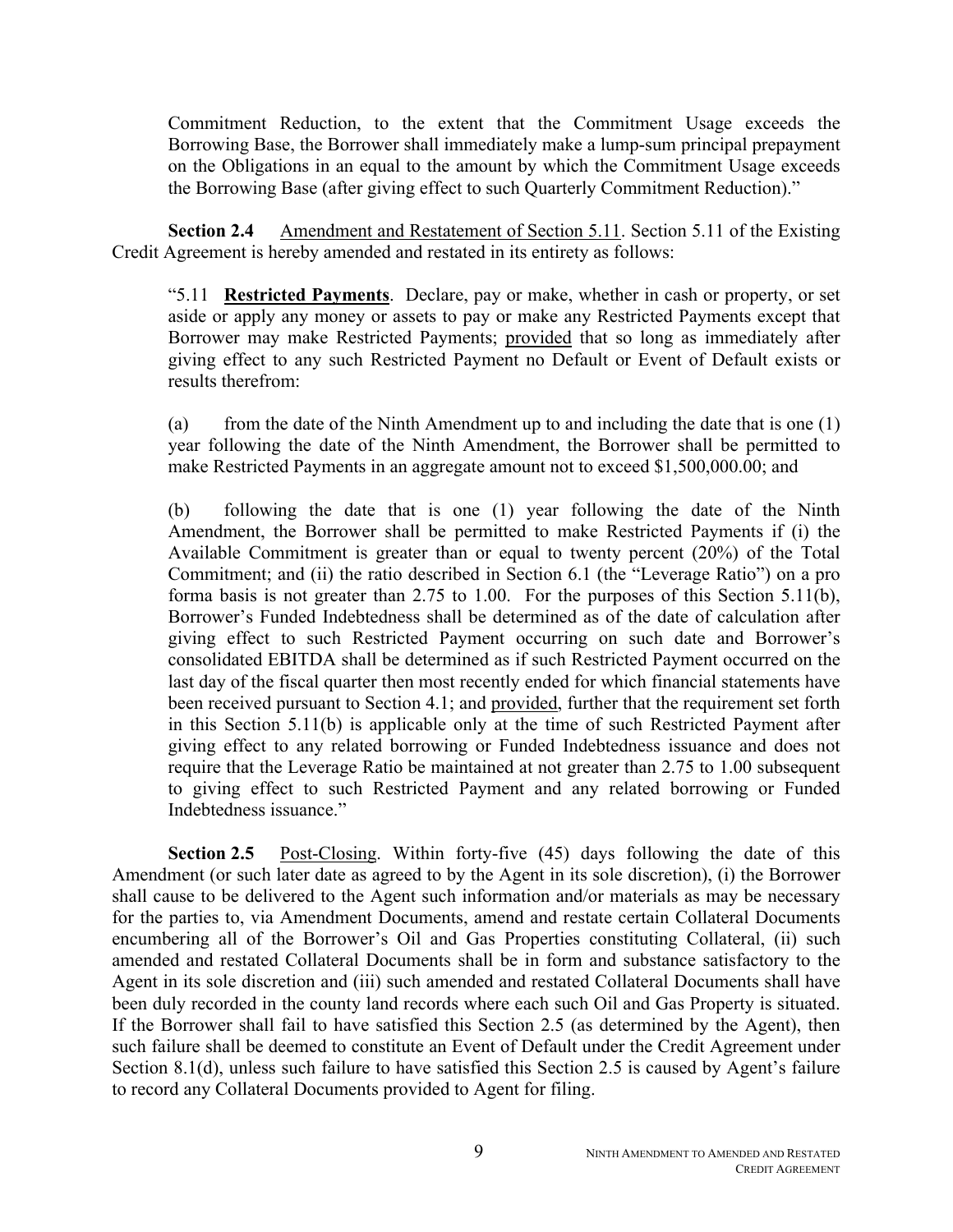#### ARTICLE III.

#### CONDITIONS OF EFFECTIVENESS

**Section 3.1** Effective Date. This Amendment shall become effective as of the date hereof when and only when:

(a) Amendment Documents. Administrative Agent shall have received duly executed and delivered counterparts of each Amendment Document (other than those Amendment Documents referred to in Section 2.5) (i) in form, substance and date satisfactory to Administrative Agent and each Lender as required pursuant to the terms of the Credit Agreement, and (ii) in such numbers as Administrative Agent or its counsel may reasonably request.

(b) Certificates and Resolutions. Administrative Agent shall have received such certificates and resolutions or consents of the governing body of the Borrower authorizing the transactions described in this Amendment and certifying as to the completeness of the Organizational Documents of the Borrower substantially in the form attached hereto as **Exhibit A**.

(c) No Default or Event of Default. No event shall have occurred and be continuing that would constitute a Default or an Event of Default.

(d) Fees and Expenses. The Borrower shall have paid all fees and expenses of the Administrative Agent and Lenders required to be paid pursuant to the Loan Documents as of the date of this Amendment, including, without limitation, the fees more particularly described in that certain Ninth Amendment Fee Letter dated as of even date herewith by and between the Borrower and the Administrative Agent (the "**Ninth Amendment Fee Letter**").

#### ARTICLE IV.

#### REPRESENTATIONS AND WARRANTIES

**Section 4.1** Representations and Warranties of Borrower. In order to induce each Lender to enter into this Amendment, Borrower represents and warrants to Administrative Agent and each Lender that:

(a) All representations and warranties made by Borrower in any Loan Document are true and correct in all material respects (without duplication of any materiality qualifier contained therein) on and as of time of the effectiveness hereof as if such representations and warranties had been made as of the time of the effectiveness hereof (except to the extent that such representation or warranty was made as of a specific date, in which case such representation or warranty shall be true and correct in all material respects (without duplication of any materiality qualifier contained therein) as of such specific date).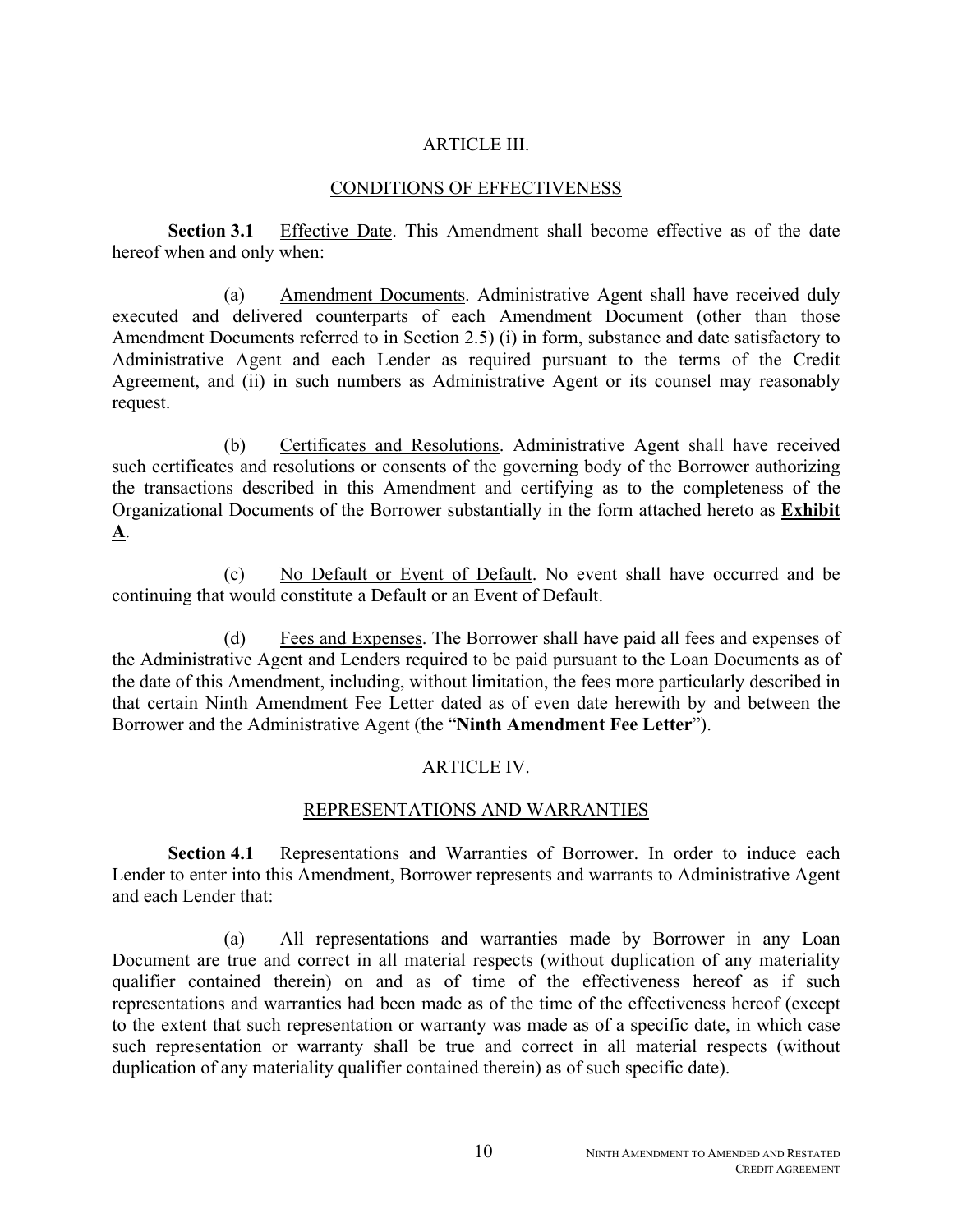(b) Borrower has duly taken all corporate action necessary to authorize the execution and delivery by it of the Amendment Documents to which it is a party and to authorize the consummation of the transactions contemplated thereby and the performance of its obligations thereunder.

(c) The execution and delivery by Borrower of the Amendment Documents to which it is a party, the performance by it of its obligations under such Amendment Documents, and the consummation of the transactions contemplated by such Amendment Documents, do not and will not (a) conflict with, violate or result in a breach of any provision of (i), to its knowledge, any Law, (ii) its Organizational Documents, or (iii) any material agreement, judgment, license, order or permit applicable to or binding upon it, (b) result in the acceleration of any Indebtedness owed by it, or (c) result in or require the creation of any Lien upon any of its assets or properties except as expressly contemplated or permitted in the Loan Documents. Except  $(x)$  as expressly contemplated in the Amendment Documents and  $(y)$  such as have been obtained or made and are in full force and effect, to its knowledge, no permit, consent, approval, authorization or order of, and no notice to or filing with, any Governmental Authority or third party is required on the part of or in its respect in connection with the execution, delivery or performance by it of any Amendment Document or to consummate any transactions contemplated by the Amendment Documents.

(d) This Amendment is, and the other Amendment Documents when duly executed and delivered will be, legal, valid and binding obligations of it, enforceable against it in accordance with their terms except as such enforcement may be limited by bankruptcy, insolvency or similar Laws of general application relating to the enforcement of creditors ' rights and by general principles of equity.

#### ARTICLE V.

#### **MISCELLANEOUS**

**Section 5.1** Release. In consideration of the amendments contained herein, Borrower hereby waives and releases each of the Lenders and the Administrative Agent from any and all claims and defenses, known or unknown, with respect to the Existing Credit Agreement and the other Loan Documents and the transactions contemplated thereby.

**Section 5.2** Ratification and Affirmation. Borrower hereby acknowledges the terms of the Existing Credit Agreement, as amended, and ratifies and affirms its obligations under, and acknowledges, renews and extends its continued liability under, each Loan Document to which it is a party and agrees that each Loan Document to which it is a party remains in full force and effect.

**Section 5.3** Survival of Agreements. All of Borrower's various representations, warranties, covenants and agreements in the Amendment Documents shall survive the execution and delivery thereof and the performance thereof, including the making or granting of the Loans and the delivery of the other Loan Documents, and shall further survive until all of the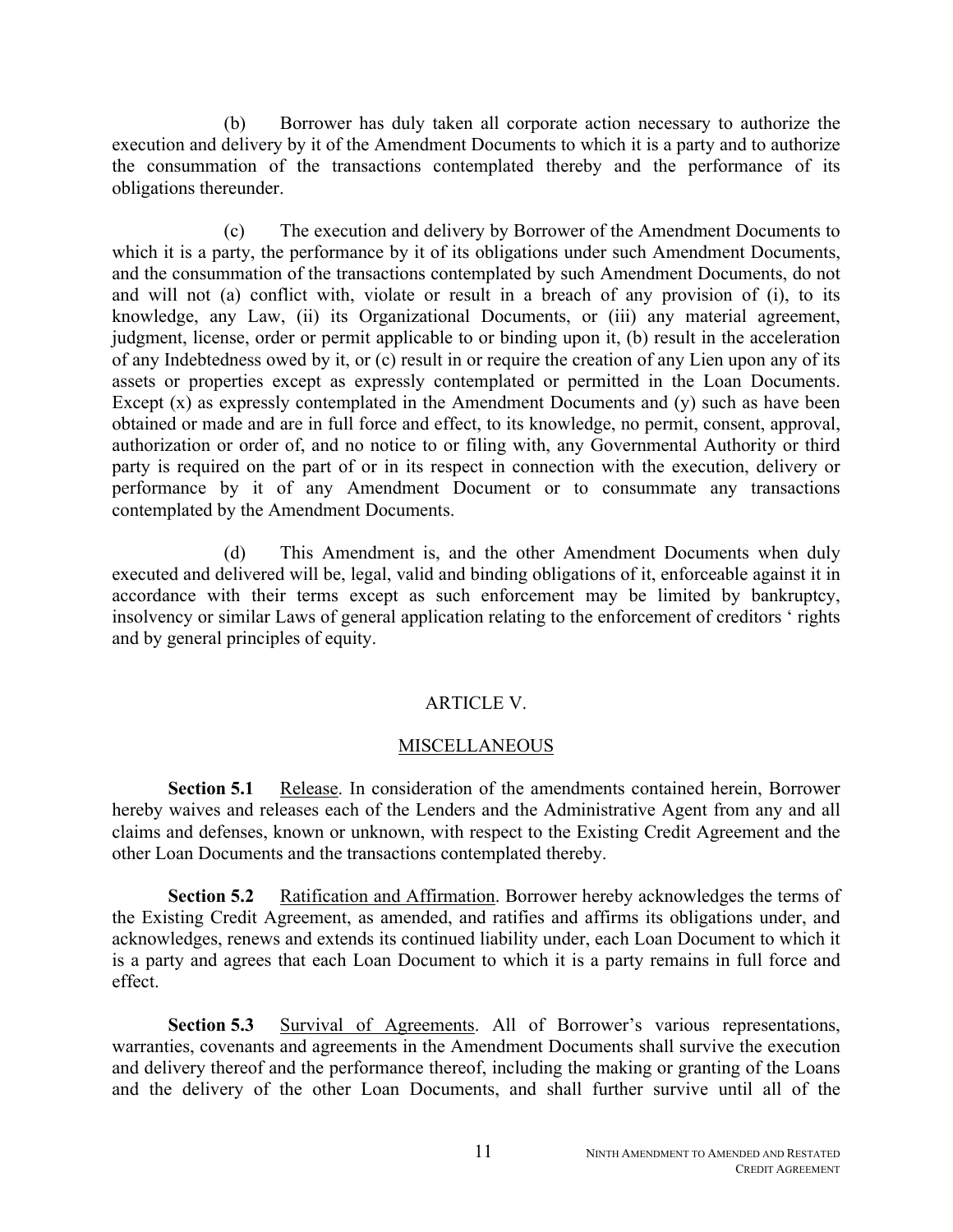Obligations are paid in full to each Lender and all of Lenders' obligations to Borrower are terminated.

**Section 5.4** Authorization. The Lenders hereby authorize the Administrative Agent to execute any and all amendments to any Loan Documents deemed necessary by Administrative Agent to evidence the extension of the term of the Loan as described herein.

**Section 5.5** Interpretive Provisions. Sections 1.2 and 1.3 of the Existing Credit Agreement are incorporated herein by reference herein as if fully set forth.

**Section 5.6** Loan Documents. The Amendment Documents are each a Loan Document, and all provisions in the Existing Credit Agreement pertaining to Loan Documents apply thereto.

**Section 5.7** Governing Law. This Amendment shall be governed by, and construed in accordance with, the Laws of the State of Oklahoma.

**Section 5.8** Counterparts; Fax. This Amendment may be separately executed in counterparts and by the different parties hereto in separate counterparts, each of which when so executed shall be deemed to constitute one and the same Amendment. The Amendment Documents may be validly executed by facsimile or other electronic transmission.

### **THIS AMENDMENT AND THE OTHER AMENDMENT DOCUMENTS REPRESENT THE FINAL AGREEMENT AMONG THE PARTIES AND MAY NOT BE CONTRADICTED BY EVIDENCE OF PRIOR, CONTEMPORANEOUS, OR SUBSEQUENT ORAL AGREEMENTS OF THE PARTIES. THERE ARE NO UNWRITTEN ORAL AGREEMENTS OF THE PARTIES.**

IN WITNESS WHEREOF, the parties hereto have caused this Amendment to be duly executed as of the date first above written.

[*The remainder of this page has been intentionally left blank.*]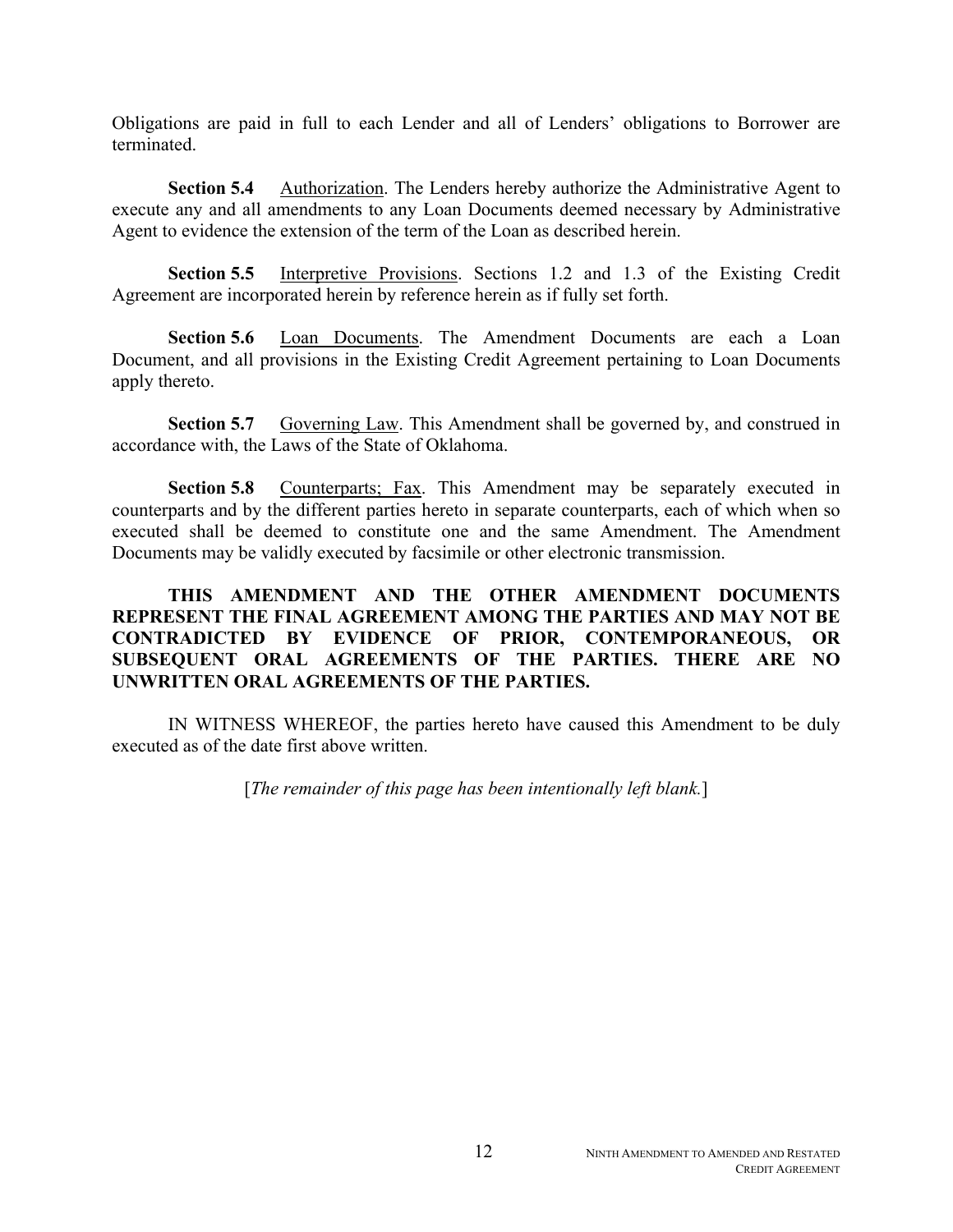**BORROWER: PHX MINERALS INC.**, formerly named Panhandle Oil and Gas Inc., formerly named Panhandle Royalty Company, an Oklahoma corporation

> /s/ Chad L. Stephens III By: Chad L. Stephens III Title: President & Chief Executive Officer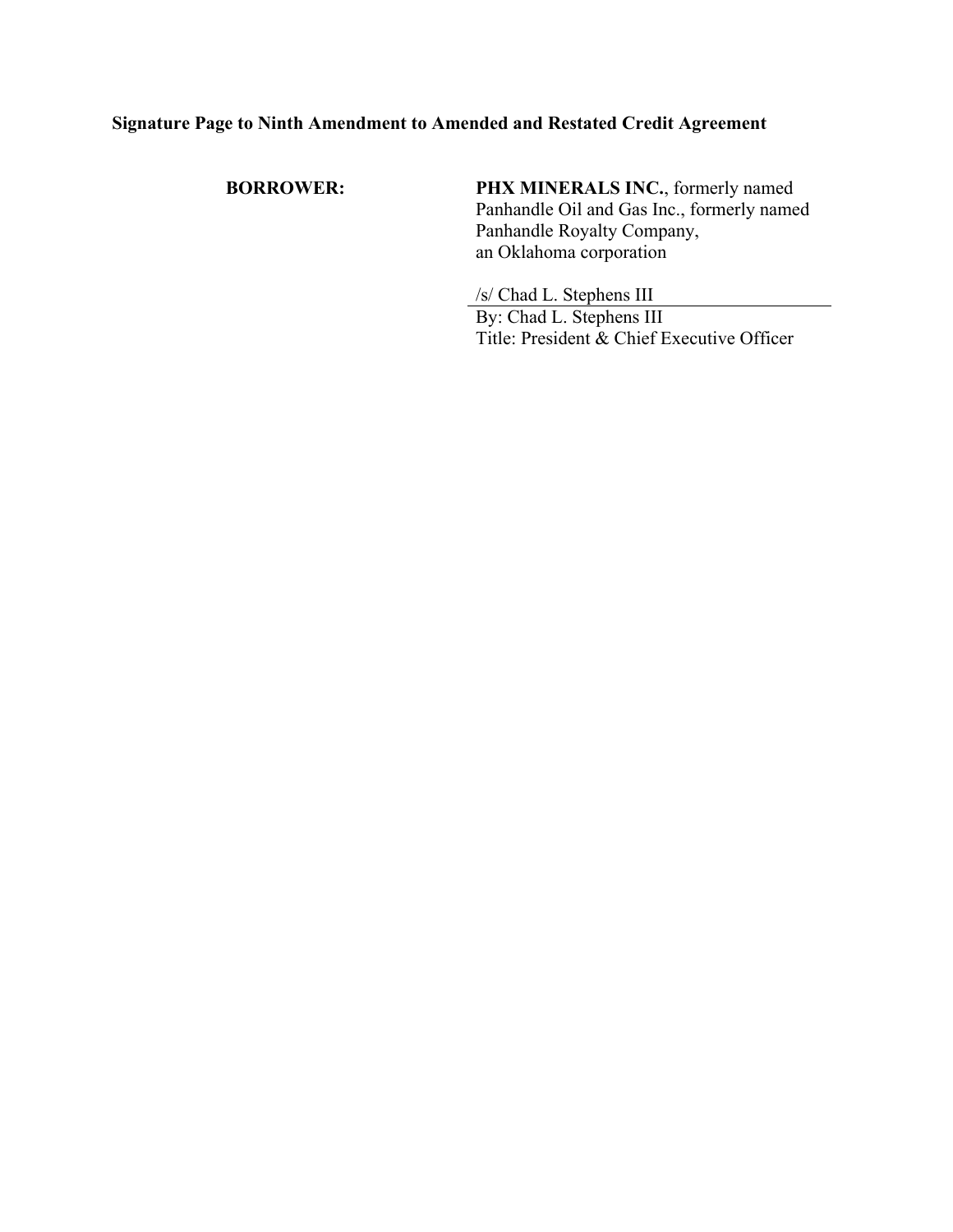## **LENDER, ADMINISTRATIVE AGENT AND L/C ISSUER:**

## **BOKF, NA dba Bank of Oklahoma**

 By: /s/ Jeffrey Hall Name: Jeffrey Hall Title: Senior Vice President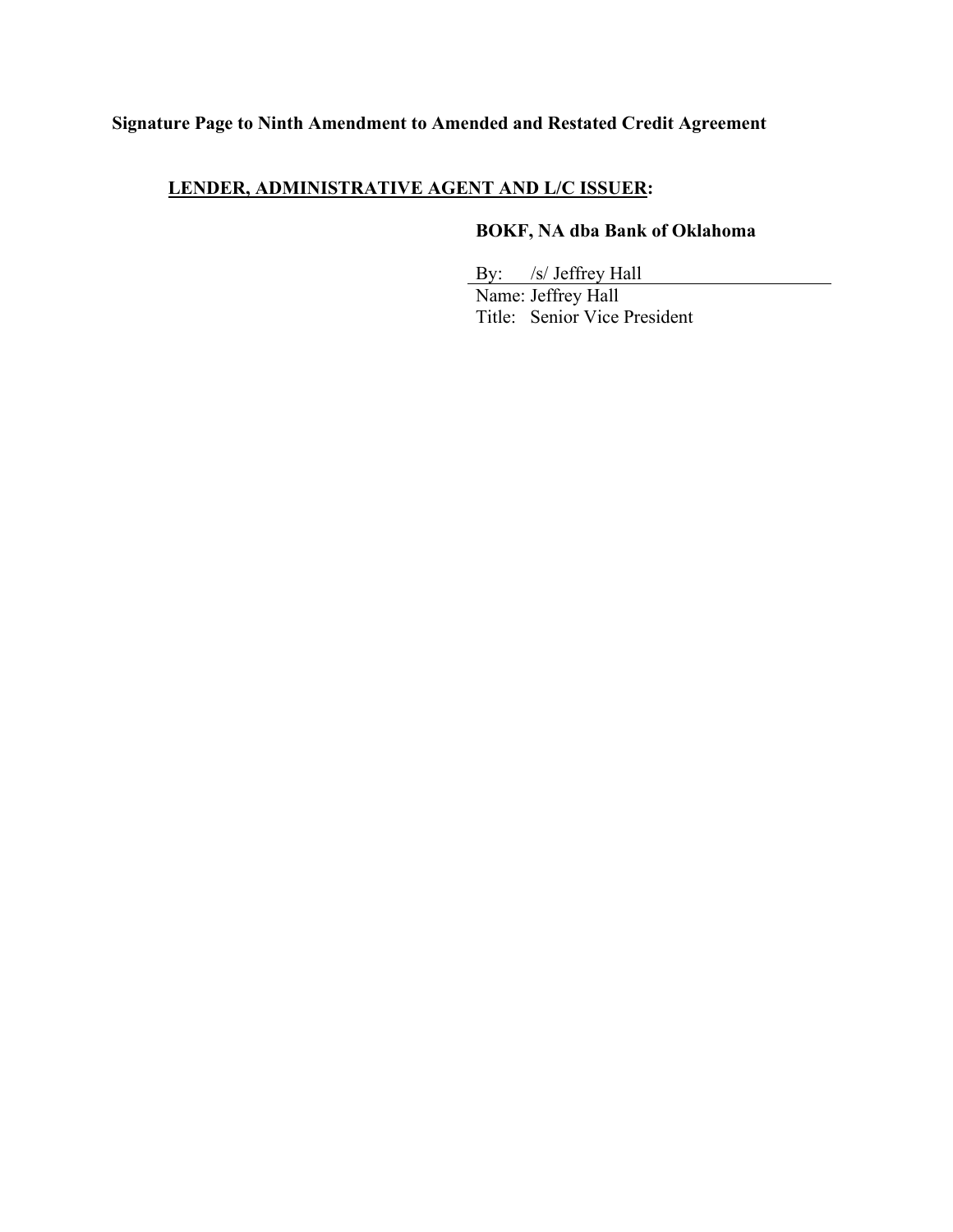## **LENDER AND DOCUMENTATION AGENT:**

### **MIDFIRST BANK**

By: /s/ W. Thomas Portman

 Name: W. Thomas Portman Title: Vice President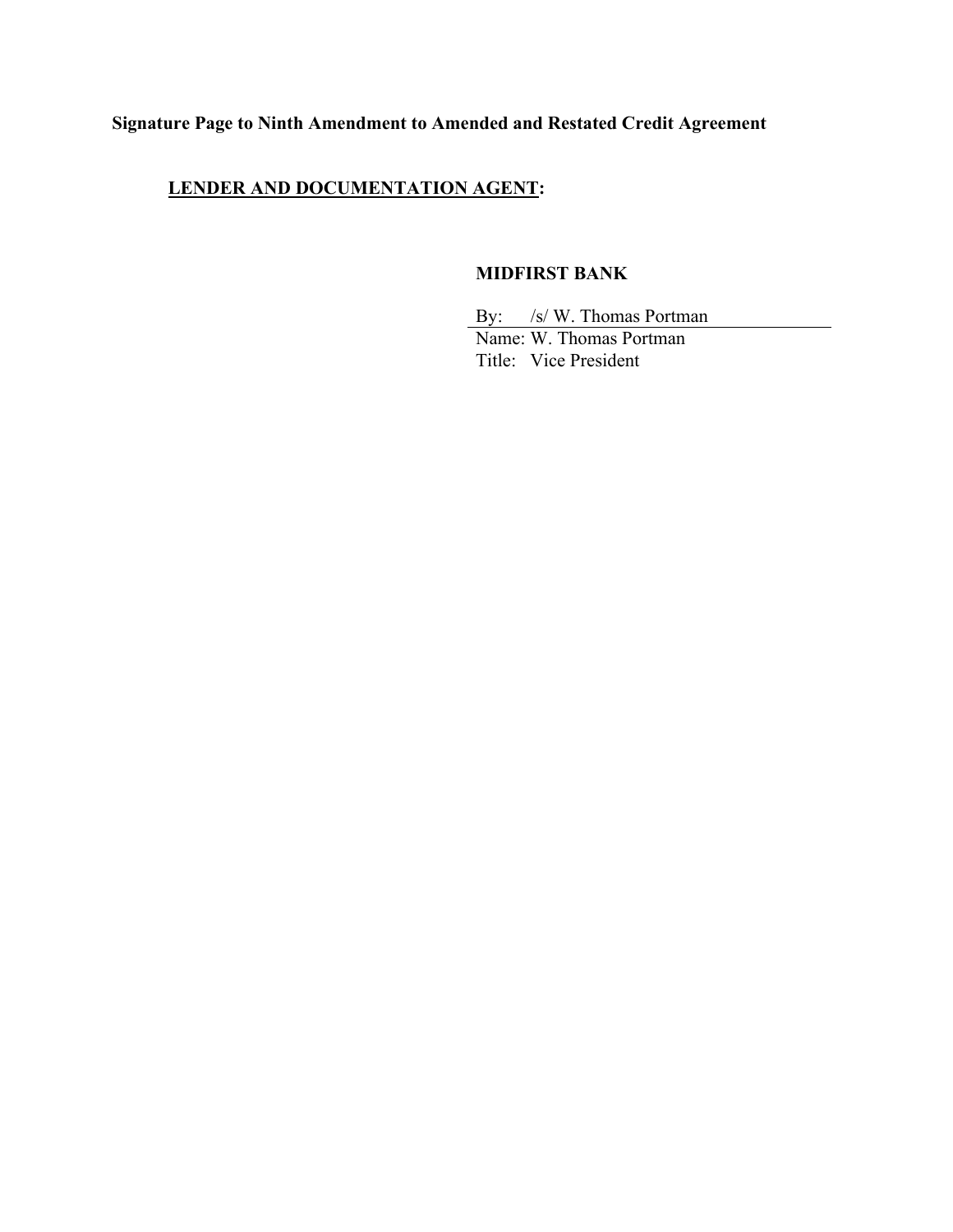## **LENDER: BANCFIRST**

By: /s/ Heather H. Whiteside Name: Heather H. Whiteside Title: Assistant Vice President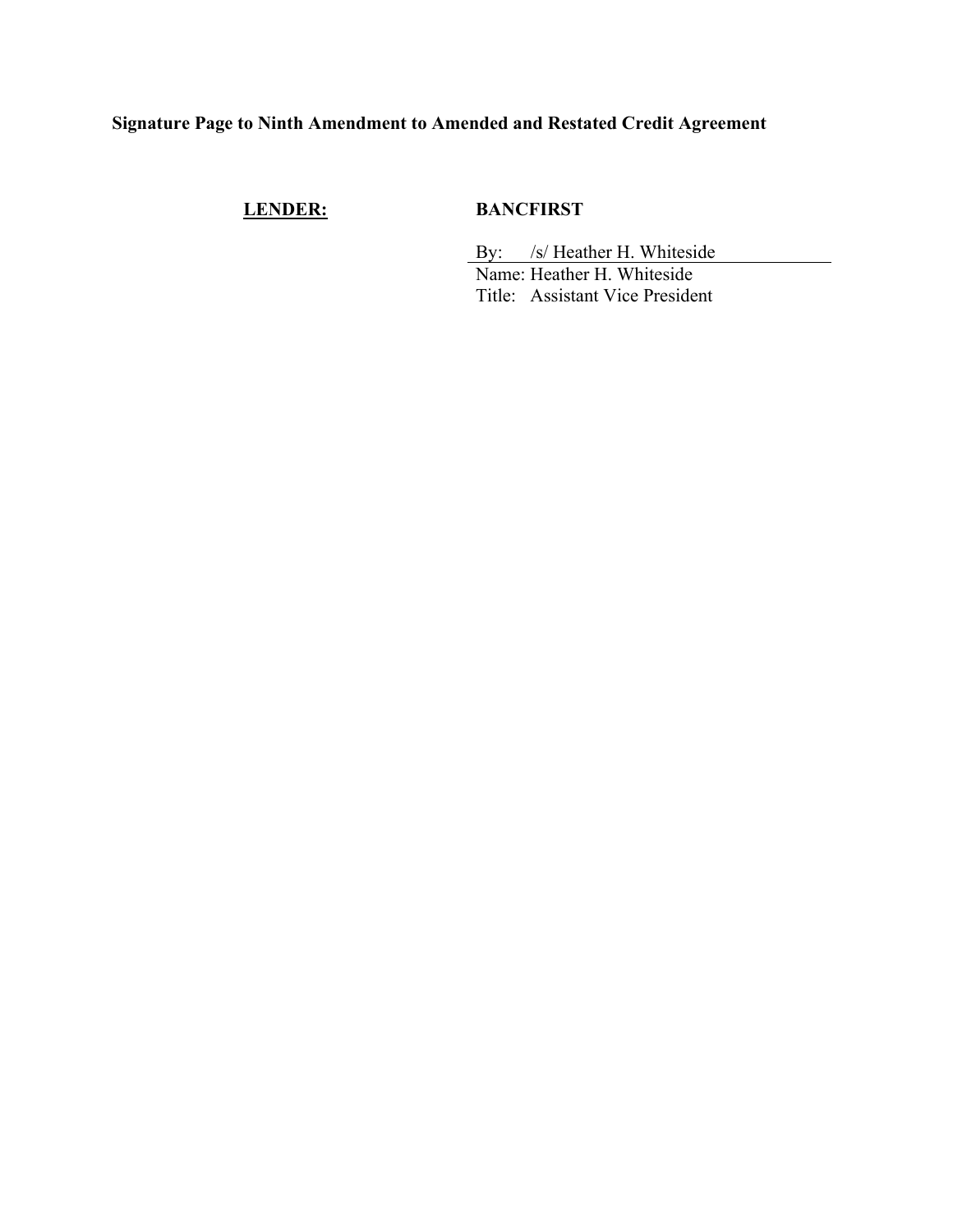## **LENDER: AMARILLO NATIONAL BANK**

By: /s/ Rob Mansfield

 Name: Rob Mansfield Title: Vice President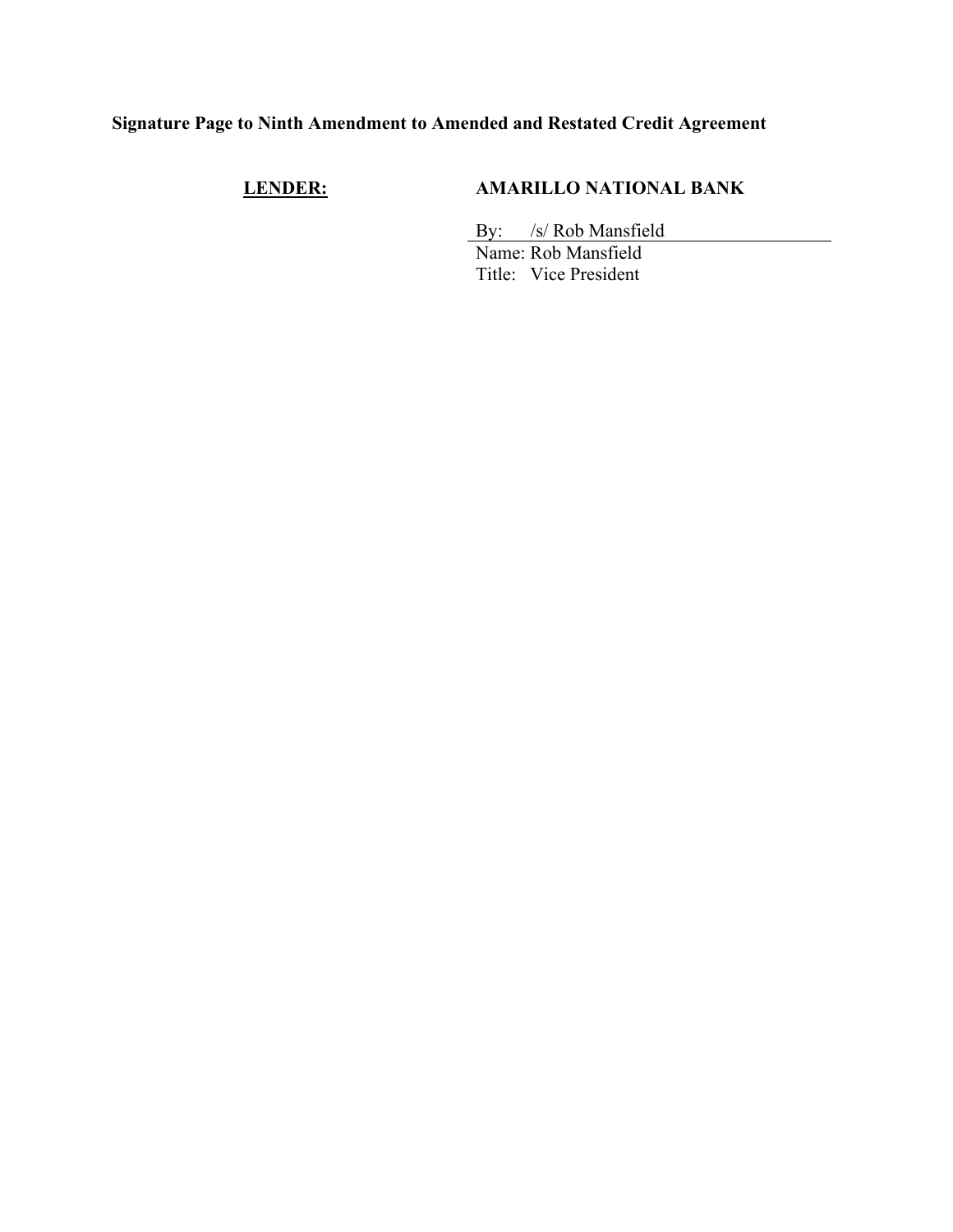### **EXHIBIT A to Ninth Amendment to Amended and Restated Credit Agreement**

#### **SECRETARY'S CERTIFICATE**

I, Raphael D'Amico, certify that I am the Chief Financial Officer, Vice President, and the Secretary, respectively, of **PHX MINERALS INC.**, formerly named Panhandle Oil and Gas Inc., formerly named Panhandle Royalty Company, an Oklahoma corporation (the "Corporation"), and that, as such, I am authorized to execute this Secretary's Certificate (this "Certificate") on behalf of the Corporation, and do hereby further certify that:

1. Attached hereto as Exhibit A are the Corporation's Articles of Incorporation dated as of February 3, 2009, together with all amendments thereto (the "Articles"), which Articles are in full force and effect on the date hereof and have not been otherwise modified or amended.

2. Attached hereto as  $Exhibit B$  are the Corporation's Bylaws ("Bylaws"), which Bylaws are in full force and effect on the date hereof and have not been otherwise modified or amended.

3. Attached hereto as Exhibit C is a true copy of a resolution duly adopted by a unanimous vote of the Board of Directors in effect on the date. Said resolution is still in full force and effect and has not been amended, superseded or revoked.

4. The persons named below are duly elected to the offices set opposite their respective names and the signatures appearing opposite their respective names are their true signatures.

| Name                 | <b>Office</b>                                          | <u>Signature</u>          |
|----------------------|--------------------------------------------------------|---------------------------|
| Chad L. Stephens III | President & Chief Executive<br>Officer                 | $/s$ Chad L. Stephens III |
| Raphael D'Amico      | Chief Financial Officer, Vice<br>President & Secretary | /s/ Raphael D'Amico       |

IN WITNESS WHEREOF, I have executed this Certificate this April 7, 2021.

**PHX MINERALS INC.**, formerly named Panhandle Oil and Gas Inc., formerly named Panhandle Royalty Company, an Oklahoma corporation

By: /s/ Raphael D'Amico Raphael D'Amico, Secretary

 I, Chad L. Stephens III, am the duly elected President and Chief Executive Officer of the Corporation and I hereby certify that Raphael D'Amico was duly elected to the offices of Secretary, Chief Financial Officer, and Vice President of the Corporation and the signature appearing adjacent to his name above is his true and correct signature.

> By: /s/ Chad L. Stephens III Chad L. Stephens III, President & Chief Executive **Officer**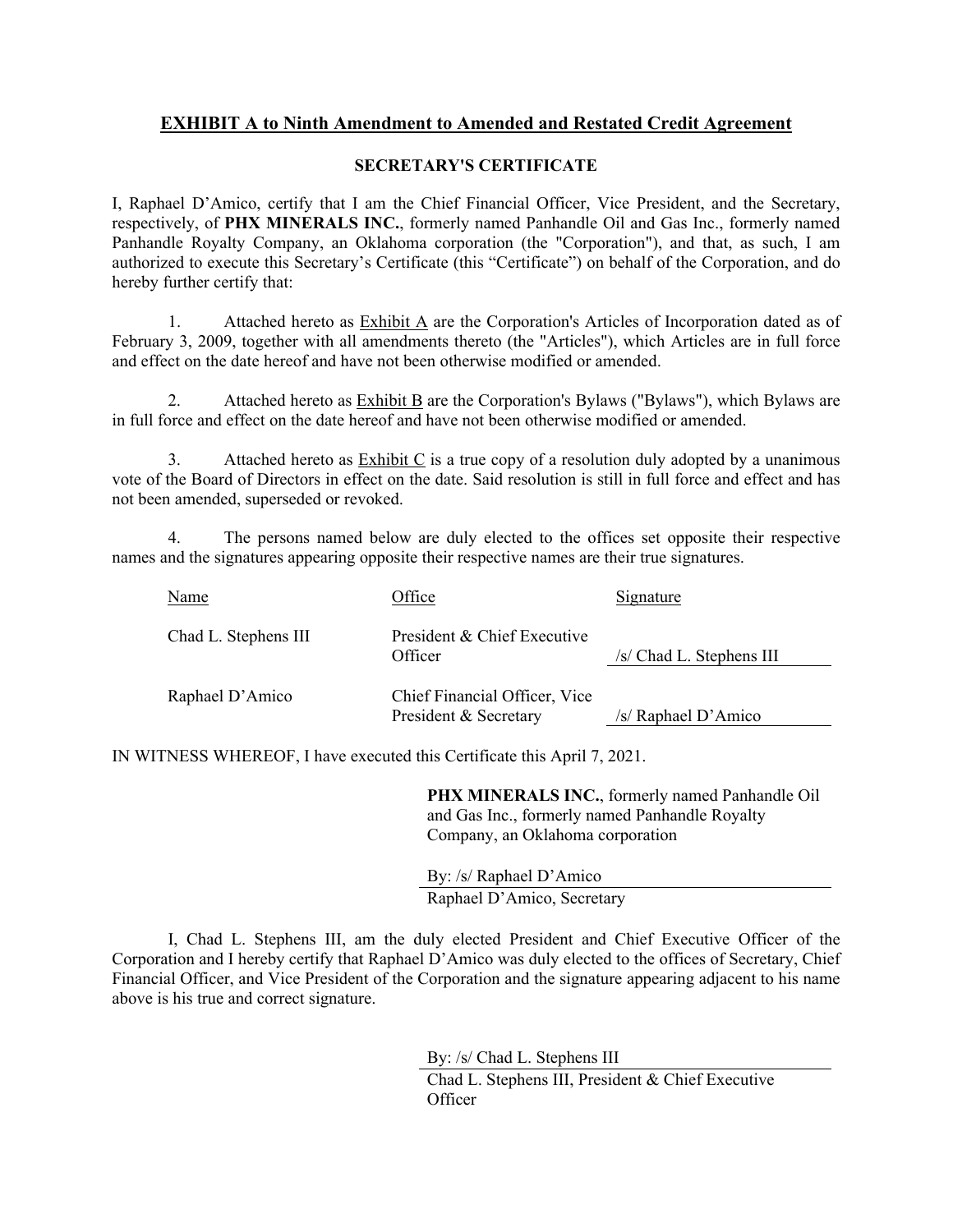## **EXHIBIT A TO SECRETARY'S CERTIFICATE**

**Articles of Incorporation** 

**(see attached)**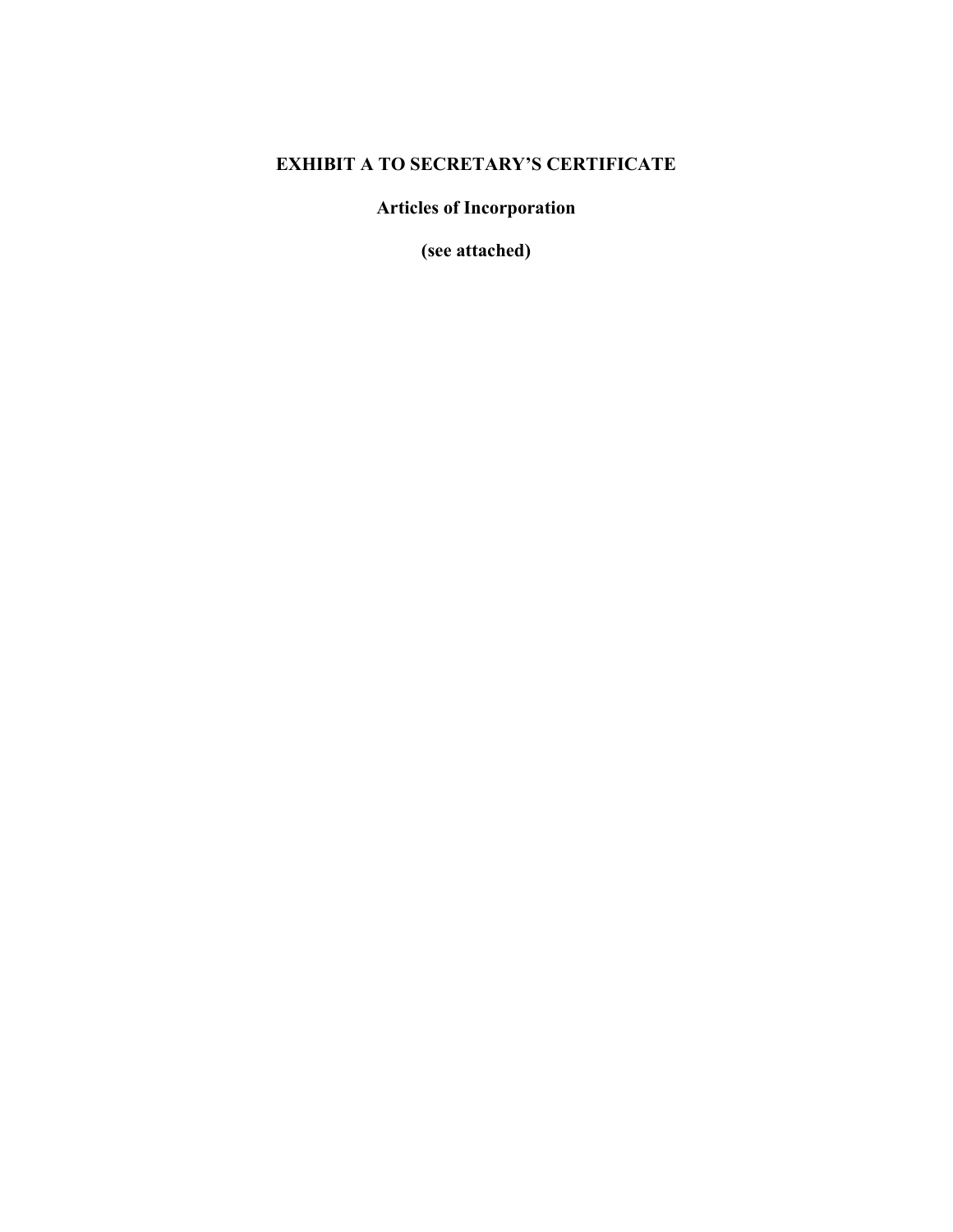# **EXHIBIT B TO SECRETARY'S CERTIFICATE**

**Bylaws** 

**(see attached)**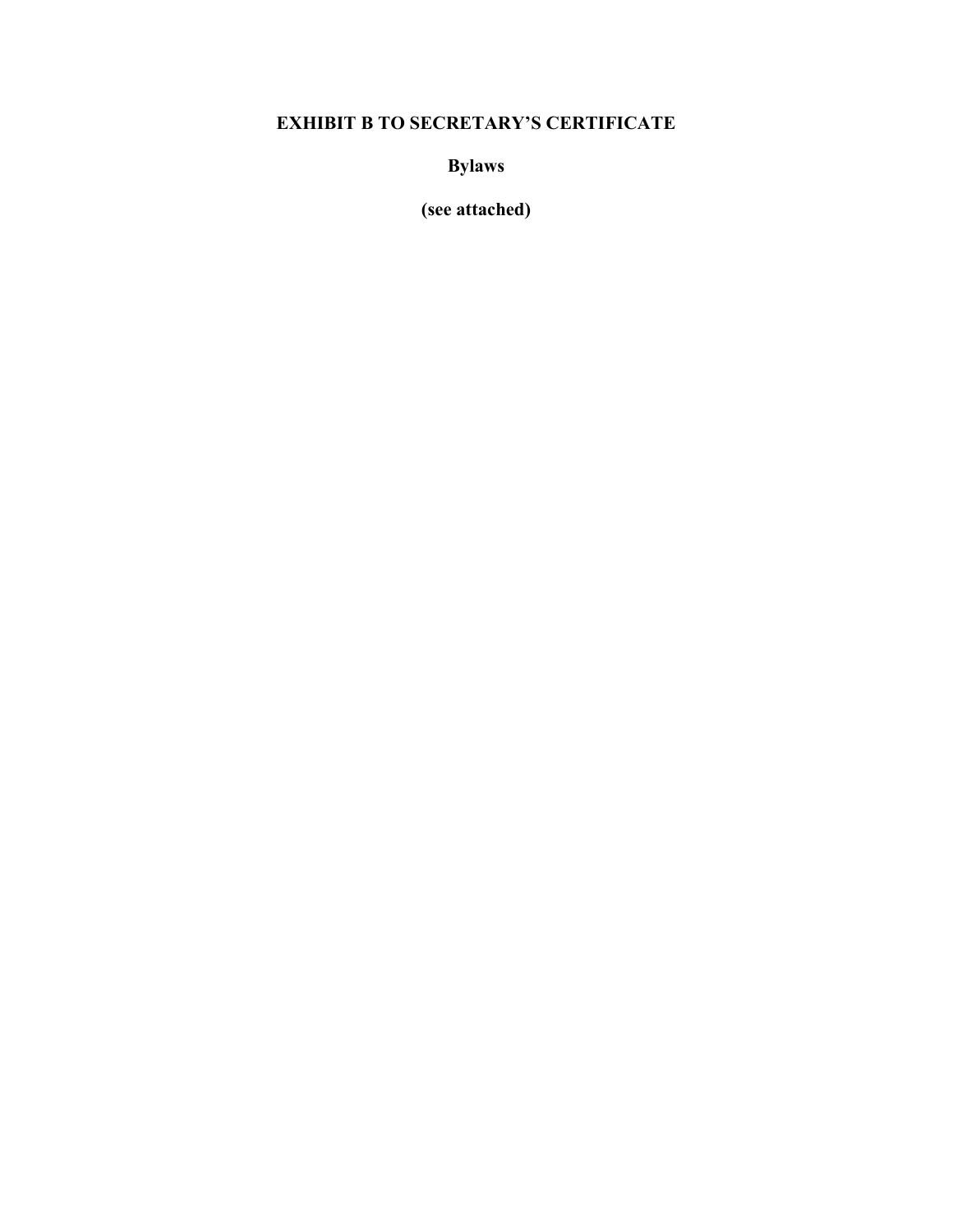### **EXHIBIT C TO SECRETARY'S CERTIFICATE**

#### **Borrower's Resolutions**

I, the undersigned, Secretary of PHX MINERALS INC., formerly named Panhandle Oil and Gas Inc., formerly named Panhandle Royalty Company, an Oklahoma corporation (the "Corporation"), and the keeper of the records of the Corporation, hereby certify that the following resolutions were unanimously adopted by its Board of Directors on the date hereof:

WHEREAS, on November 25, 2013, the Corporation, as borrower, entered into that certain Amended and Restated Credit Agreement (as heretofore amended, the "Existing Credit Agreement"; the Existing Credit Agreement, as amended by the hereinafter-defined Ninth Amendment, and as the same may hereafter be further amended, amended and restated, modified or otherwise supplemented from time to time, the "Credit Agreement"), the latest of which by that certain Ninth Amendment to Amended and Restated Credit Agreement dated as of April 7, 2021 (the "Ninth Amendment"), with BOKF, NA dba Bank of Oklahoma (the "Agent"), MidFirst Bank, a federally chartered savings association (the "Documentation Agent") and the other lenders from time to time party thereto (collectively the "Lenders"), which was evidenced by those certain revolving promissory notes as more particularly set forth therein.

WHEREAS, it is necessary and desirable for the Corporation and in the best pecuniary interests of the Corporation to execute and deliver to Lenders the Ninth Amendment, in order to make certain modifications to the Existing Credit Agreement.

BE IT THEREFORE RESOLVED, that the execution of the Ninth Amendment be and the same is hereby approved and ratified by the Corporation, as it is in the best pecuniary interest of the Corporation, and that the Ninth Amendment and other documents deemed necessary by Lenders to secure the Corporation's obligations in favor of the Lenders, together with any and all such other mortgages, instruments, documents and certificates necessary or desirable to consummate said extensions of credit by the Lenders to the Corporation are hereby approved and authorized to be executed and delivered by the Corporation to the Lenders;

BE IT FURTHER RESOLVED, that each of the Chief Executive Officer and the Chief Financial Officer (together, the "Authorized Officers"), be and the same are hereby authorized, empowered and directed for and on behalf of the Corporation to make, execute and deliver to the Lenders, with the Corporation's seal impressed thereon, if necessary, the Ninth Amendment, and such other instruments, documents and certificates which the Authorized Officers of the Corporation deem necessary or desirable in connection with the loans from the Lenders to the Corporation.

BE IT FURTHER RESOLVED, that all actions heretofore or hereinafter taken by the Authorized Officers and each other officer of the Corporation in connection with, or with respect to, the Credit Agreement, the other Loan Documents (as defined in the Existing Credit Agreement) or the matters referred to in the foregoing resolutions be, and hereby are, confirmed, ratified, and approved in all respects.

BE IT FURTHER RESOLVED, that the Agent, the Documentation Agent and the Lenders and their successors and assigns are entitled to rely on these resolutions until the Agent has been notified in writing by Corporation of any modifications or rescissions of the powers hereby granted.

IN WITNESS WHEREOF, I have hereunto signed my name and caused the seal of the Corporation to be hereunto affixed effective as of April 7, 2021.

/s/ Raphael D'Amico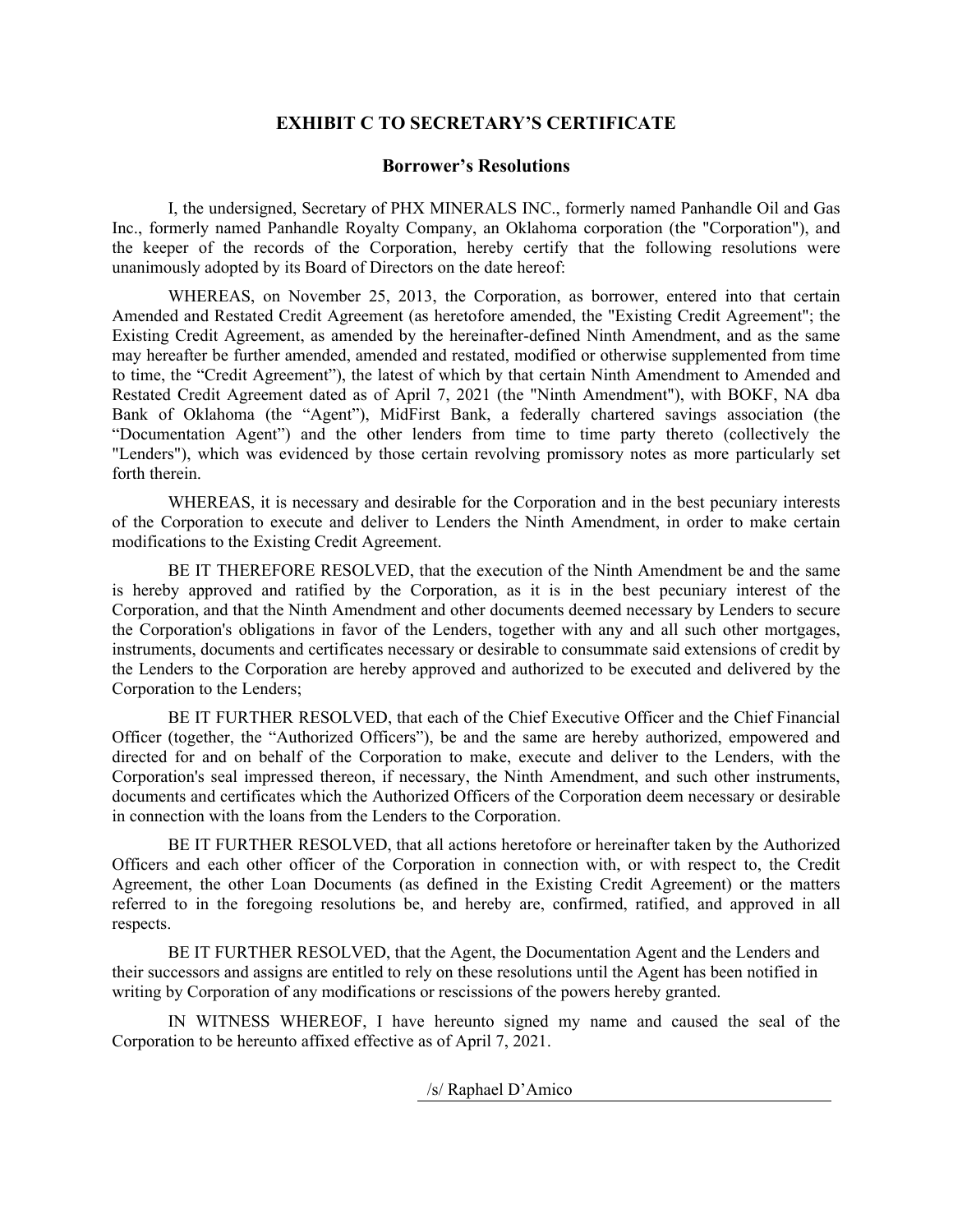Raphael D'Amico, Secretary